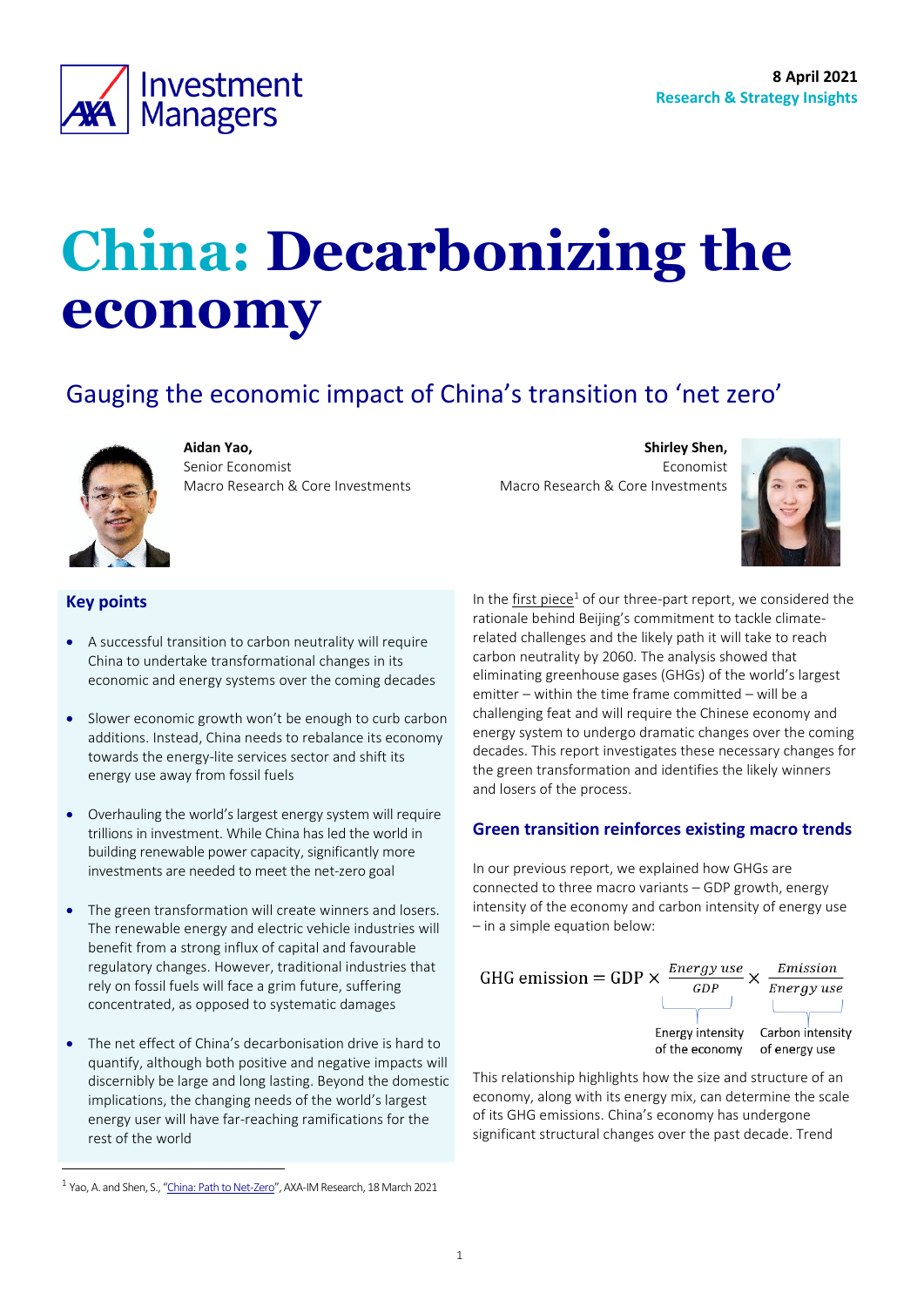growth peaked at above 11% before the global financial crisis and has since been on a steady decline. Our projection assumes this slowdown will continue in the decades ahead, until it reaches 3% at the end of 2050, from which a steady state should prevail until the end of the projection period [\(Exhibit 1\)](#page-1-0). While slower economic growth will help to lower incremental GHG *increases*, this is far from satisfactory for a country aiming to *reduce* emissions. To offset the current and anticipated growth in GHGs, China will have to focus on reducing energy use and making its economy less carbon intensive.

<span id="page-1-0"></span>



Reduced energy use could occur via a continued transition towards a services-based economy. The services sector is much less energy intensive – consuming as little as 1/5 of the energy per unit of output compared to the industrial sector. The services share of the Chinese economy has increased steadily to 55% and is on its way to reach over 70% in 2060, by our estimate (Exhibit 1). On the flipside, the share of the energy-heavy industrial sector is expected to fall from 39% to 25%. Within this, manufacturing will account for 18% of GDP – higher than that of the US (11%) and European Union (14%) – reflecting China's effort to preserve its manufacturing base. [Exhibit 2](#page-1-1) shows how these compositional shifts of the economy,<sup>2</sup> along with improved energy efficiency,<sup>3</sup> could offset over 60% of carbon emissions in 2060, without any changes to the types of fuel China consumes.

## **Trillions needed to rebalance the energy mix**

While the reduction in energy intensity could occur naturally, altering the energy mix towards less carbon-intensive fuel sources will require the intervention of the government.

Significant progress in renewable energy penetration would not have been possible in China without the vast official investment, subsidies and sweeping regulatory changes over the past decade. However, despite these advances, China is still at an early stage in building a carbon-free energy system given the continued dominance of coal.

<span id="page-1-1"></span>





*Source: Tsinghua, UBS, AXA IM Research, as of April 2021*

Drastic changes are therefore needed to rebalance the country's energy mix – from fossil fuels to cleaner energy – and such an undertaking will require trillions in new investments [\(Exhibit 3\)](#page-1-2). A recent study by the Tsinghua university<sup>4</sup> shows that RMB138 trillion (\$21.6trn) equivalent to 2.5% of annual GDP over the next 40 years – will need to be spent to support the upcoming green transformation.<sup>5</sup>

#### <span id="page-1-2"></span>Exhibit 3: Drastic changes to the energy mix

Energy mix: 2020, 2040 and 2060 (% of total energy used)



*Source: Tsinghua, AXA IM Research, as of April 2021*

24%. A 27% reduction in energy intensity was achieved through improved production methods and the adoption of energy conservation techniques. <sup>4</sup> Xie, Z.H. et al., "China's long-term low-carbon development strategy and pathway" Institute of Climate Change and Sustainable Development Tsinghua University, July 2020

 $5$  Other studies – for example, one led by Dr Jun Ma, Chairman of the China's Green Finance Committee – have suggested even bigger numbers based on the aggregation of provincial carbon reduction plans.

 $2$  It is important to stress that these macro changes are not a result of Beijing's action to eliminate greenhouse gases, but the natural gravity of economic maturity. The transition towards a services and consumptionbased economy, with lighter energy needs, will occur regardless China's climate policies. However, efforts to decarbonise will help to strengthen the existing macro trends and possibly accelerate the transformation.

 $3$  It is worth noting that improved energy efficiency can also contribute to the reduction in energy intensity. For example, China's industrial sector GDP grew by 35% over the past decade, while its energy use increased by only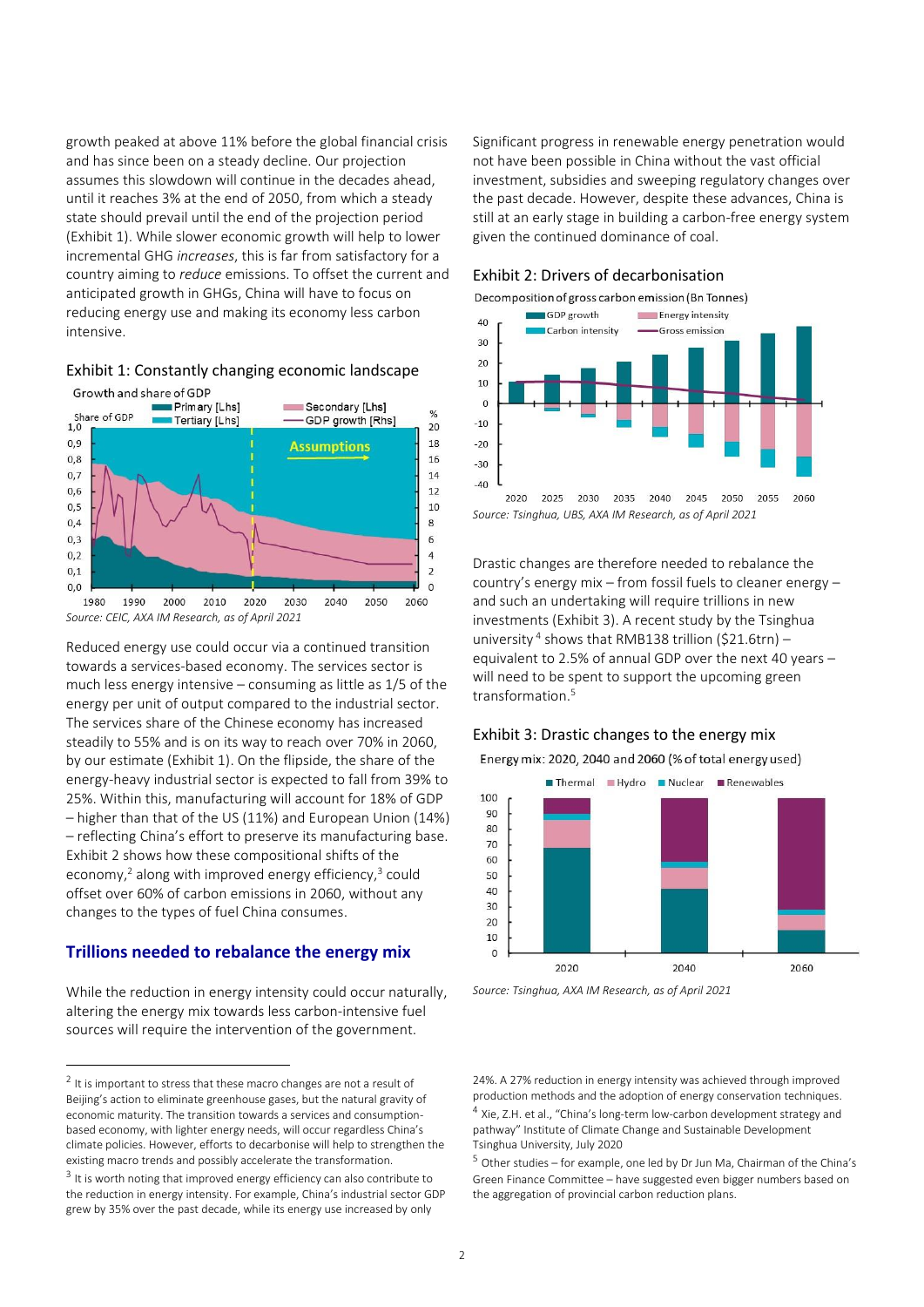### **Decarbonisation will create winners**

Among the largest beneficiaries of these new investments will be the renewable energy industry. China has grown its wind and solar power capacity to 500GW from practically zero a decade ago. However, at the current installation rate of 75GW, it still falls far short of the 250GW annual installation needed to meet its net-zero goal [\(Exhibit 4\)](#page-2-0). Beijing is planning to significantly raise investments over the coming decade, building more wind and solar farms, refining existing technology, and improving power storage and transmission infrastructure, to fast track the industry away from fossil fuels.

Rapid cost reductions of renewables will help to expediate this transition. 2020 was a watershed year when the marginal costs of wind and solar power converged with that of coal. Industry experts expect these cost reductions will continue to drive down the prices of clean energy to be only a fraction of that of coal by 2060 (Exhibit 5). These cost reductions, aided by favourable regulations and growing public demand for cleaner fuel, will help to transform China's energy landscape.

Another beneficiary of decarbonization is the electric vehicle (EV) industry. Like renewable energy, China went from an insignificant player to the world's largest producer and consumer of EVs within a decade (Exhibit 6). <sup>6</sup> Despite reaching a considerable scale, future growth of the industry is supported by three forces. First, China's car ownership will continue to grow as the middle-class expands.<sup>7</sup> Second, the transition to carbon-free transportation will raise demand for EVs. Besides the environmental considerations, improved technology and products, along with cost reduction<sup>8</sup>, are making EVs increasingly more attractive than traditional combustion-engine cars. Finally, improved public infrastructure – more charging stations and smarter roads

compatible with autonomous driving – will add to EV's appeal. Beijing expects the share of EV in total vehicle sales to surge from the current 5% to 20% by 2025, and 50% by 2035.

#### **Those who fail to adapt lose**

Contrary to the winners, China's green transformation will create casualties too. Chief among them are coal-related industries – from upstream mining and processing, to the downstream coal-fired power plants and sectors that rely on traditional energy. While this is the common fate for all fossil fuel companies globally – as the world reins in greenhouse gases – China's problem is particularly acute given its relatively young capital stock. The International Energy Agency estimates that the average age of assets in China's chemical, iron and steel, and cement industries is around 10 to 20 years, compared to a typical lifespan of these assets of 30 to 40 years [\(Exhibit 7\)](#page-2-1). Replacing a relatively young capital stock is more likely to create stranded assets with negative wealth and financial spill-over effects.<sup>9</sup>

<span id="page-2-1"></span>



*Source: IEA, AXA IM Research, as of April 2021*

#### <span id="page-2-0"></span>Exhibit 4, 5 and 6: Significant investments to support decarbonisation will create winners in renewable and EV



 $^6$  Currently transportation contributes c10% of China's total CO2 emissions. Compared to the 20-25% share in developed countries, China's number is held down by its low car ownership. The split in emissions in the transportation is around 5:3:2 for road, air and sea freight.

<sup>9</sup> This may also create incentives for Chinese owners to adapt additional technology to minimise the relatively high potential cost of stranded assets, including the use of carbon capture and storage techniques. At this stage, however, such techniques have not been refined to be commercially viable, but this could change as the technology matures over time.

 $^7$  At a rate similar to Japan's in 1975, a further increase in China's car ownership offers an aggregate opportunity for EVs.

 $8$  EV is expected to reach price parity with combustion-engine cars before 2024 in China.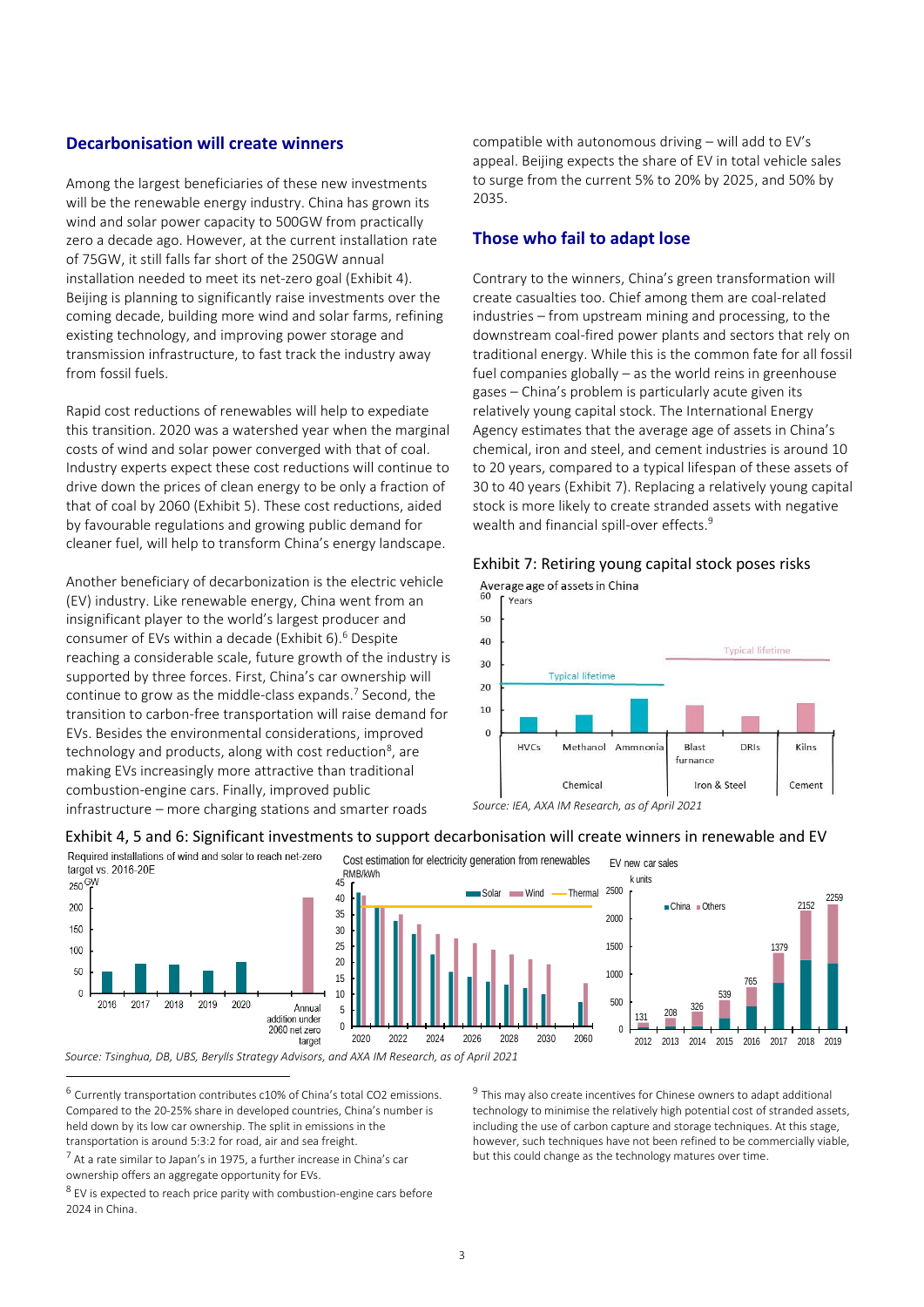However, the repercussions of these effects are likely to be concentrated rather than widespread. Rapid downsizing of some industries will be discernibly painful for regions that rely on them for employment, investment and tax revenues.<sup>10</sup> But given the coal industry is relatively small – accounting for only 0.3% of China's total employment and 2.5% of non-financial corporate debt – its demise will unlikely destabilise the overall economy and financial system. China's top-down macro-management framework could also be better placed to handle these changes through fiscal transfers, re-employment training, debt write-offs and the founding of replacement industries. $11$ 

Finally, not all companies engaged in the traditional industries are doomed. Reinventions could be possible for those who can access the right technology, capital and manpower needed for a successful transition. As an example, China's top five coal-power producers are also today the world's largest investors in renewable energy and their survival in the upcoming energy revolution will reflect their management of this transition.

# **Profound impacts for China and the world**

It is difficult to quantify the far-reaching impacts of China's transition to a carbon-free economy. The above discussion has focused on the most affected industries, but the collective future changes are likely to be transformational for all walks of life. One global study on the impact of fulfilling the Paris Agreement shows that actions to reduce emissions could boost global GDP growth by up to one percentage point over the next five years [\(Exhibit 8\)](#page-3-0). However, the positive effects weaken beyond 2025 and eventually turn negative after 2035 as the burden of internalising carbon costs outweighs the diminishing gains from infrastructure investment and climate-related damage avoidance. The gains and losses eventually offset one another, resulting in a netneutral effect over time.

Applying this crudely to China, one could argue that the boost from increased investment to replace the nation's coaldominant energy stock will be greater than the world average. Loss prevention from environmental degradation could also be larger for a country that has suffered badly from air and water pollutions, and climate-related damages.

On the other hand, China may also endure higher costs for having to replace a younger capital stock. These costs, by the way, could be captured going forward by the price of carbon as a unified and nationwide carbon trading scheme gets underway. Industry experts believe that carbon priced in China need to go up 10-fold from their current 30 to 40 yuan per tonne to reflect the true cost of pollution under the 2060 commitment.



# <span id="page-3-0"></span>Exhibit 8: Global impacts of decarbonisation



Finally, a successful overhaul of the world's largest energy system will likely have broad-based global ramifications. Reduced reliance on foreign supplies of fossil fuel – oil, gas and coal – will improve China's balance of payments but weigh on global energy prices. The latter will impact trade revenues and the wealth of commodity producers with implications for geopolitical stability for regions like the Middle East and Latin America. Improved energy selfsufficiency could also moderate the importance of the South China Sea as a major energy shipping route for China, helping to calm tensions in the region. Finally, the pre-eminence of the US dollar as a global reserve currency can in part be attributed to its link to the pricing and trading of oil, creating what is known as the 'petrol-dollar'. But with oil becoming a less important fuel source for China and the rest of the world, such support for the dollar could wane, potentially creating room for the Renminbi to play a bigger role in the future global monetary regime.

industries. Hence, with proper training and assistance, job losses from the old industries could be absorbed by the expansion of new industries.

<sup>&</sup>lt;sup>10</sup> For example, the wholesale exit of small coal miners following China's antipollution campaign in early 2010s had a devastating impact on the regional economies of Shanxi and Inner Mongolia.

 $11$  IEA estimates that the job-creation rate of wind and solar power, and energy efficiency industries is 1.5-3 times that of traditional energy